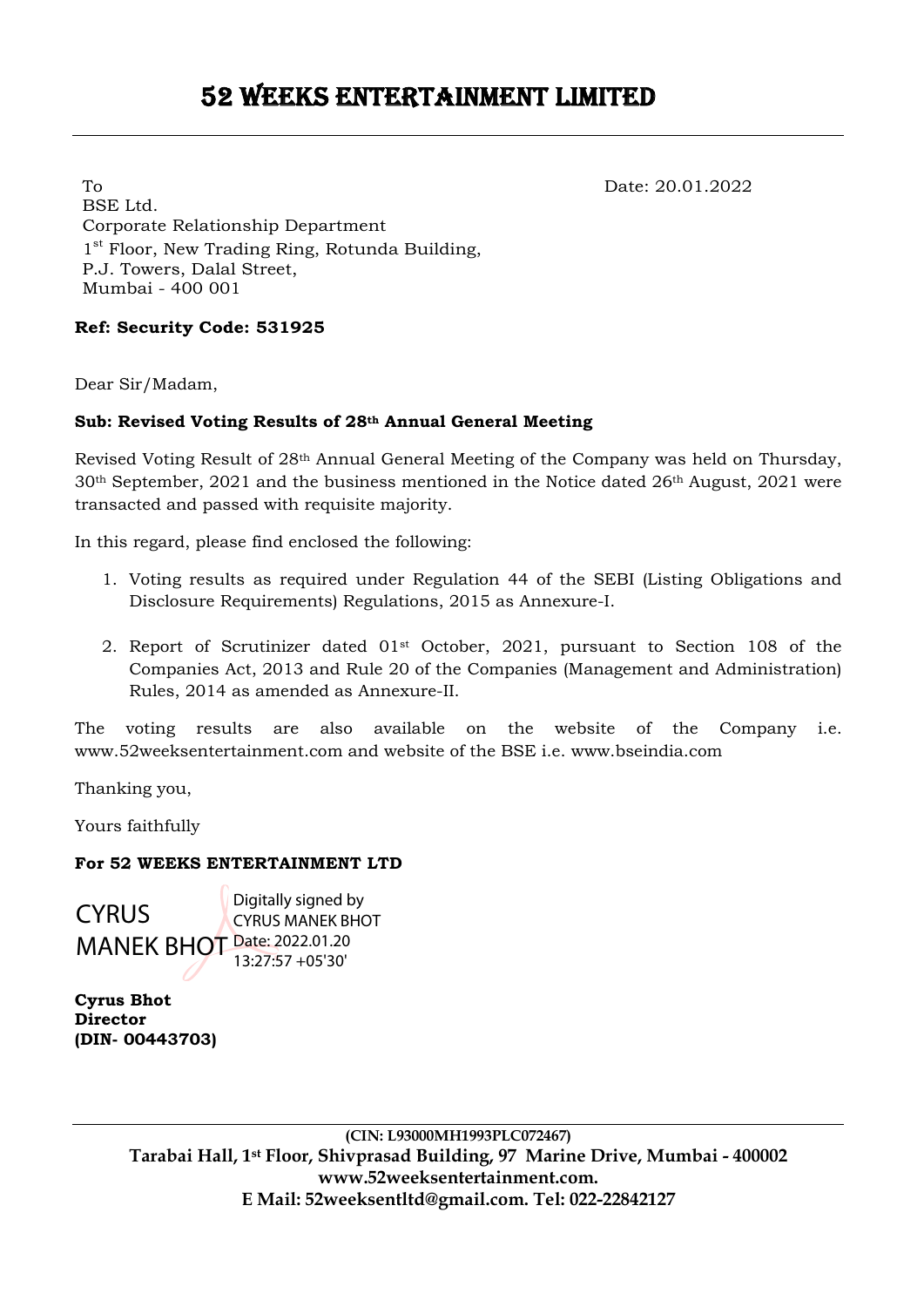|                                                                              | Annexure - I |  |
|------------------------------------------------------------------------------|--------------|--|
| Date of AGM                                                                  | 30.09.2021   |  |
| Total No. of Shareholders on Record date                                     | 2968         |  |
|                                                                              |              |  |
| No. of Shareholders present in the meeting either in person or through proxy |              |  |
| Promoters and Promoters Group                                                | <b>NA</b>    |  |
| Public                                                                       | <b>NA</b>    |  |
| No. of Shareholders present in the meeting through Video Conferencing        |              |  |
| Promoters and Promoters Group                                                | 4            |  |
| Public                                                                       | 25           |  |

| <b>Resolution (1)</b>                |                                                                                                                                                                                   |                 |                                                                                                                                                                                                                         |                     |                                            |                                       |                     |                     |
|--------------------------------------|-----------------------------------------------------------------------------------------------------------------------------------------------------------------------------------|-----------------|-------------------------------------------------------------------------------------------------------------------------------------------------------------------------------------------------------------------------|---------------------|--------------------------------------------|---------------------------------------|---------------------|---------------------|
|                                      | Resolution required: (Ordinary / Special)                                                                                                                                         |                 |                                                                                                                                                                                                                         |                     | Ordinary                                   |                                       |                     |                     |
|                                      | Whether promoter/promoter group are interested in the agenda/resolution?                                                                                                          |                 |                                                                                                                                                                                                                         |                     |                                            | No                                    |                     |                     |
| Description of resolution considered |                                                                                                                                                                                   |                 | To receive, consider and adopt the Audited Financial Statement of the Company for the<br>financial year ended March 31, 2021, together with the Reports of the Board of Directors and<br>the Statutory Auditors thereon |                     |                                            |                                       |                     |                     |
| Category                             | % of Votes<br>No. of shares<br>No. of votes<br>polled on<br>No. of votes -<br>No. of votes -<br>Mode of voting<br>held<br>polled<br>in favour<br>outstanding<br>against<br>shares |                 |                                                                                                                                                                                                                         |                     | % of votes in<br>favour on votes<br>polled | % of Votes against<br>on votes polled |                     |                     |
|                                      |                                                                                                                                                                                   | (1)             | (2)                                                                                                                                                                                                                     | $(3)=[(2)/(1)]*100$ | (4)                                        | (5)                                   | $(6)=[(4)/(2)]*100$ | $(7)=[(5)/(2)]*100$ |
|                                      | E-Voting                                                                                                                                                                          |                 | 10                                                                                                                                                                                                                      | 100.0000            | 10 <sup>1</sup>                            | $\Omega$                              | 100,0000            | 0.0000              |
| <b>Promoter and</b>                  | <b>Poll</b>                                                                                                                                                                       | 10 <sup>1</sup> |                                                                                                                                                                                                                         |                     |                                            |                                       |                     |                     |
| Promoter<br>Group                    | Postal Ballot (if applicable)                                                                                                                                                     |                 |                                                                                                                                                                                                                         |                     |                                            |                                       |                     |                     |
|                                      | <b>Total</b>                                                                                                                                                                      | 10 <sup>1</sup> | 10                                                                                                                                                                                                                      | 100.0000            | 10 <sup>1</sup>                            | $\Omega$                              | 100,0000            | 0.0000              |
|                                      | E-Voting                                                                                                                                                                          |                 | $\Omega$                                                                                                                                                                                                                |                     | $\Omega$                                   | $\Omega$                              | 0.0000              | 0.0000              |
| Public-                              | <b>Poll</b>                                                                                                                                                                       | 0               | $\Omega$                                                                                                                                                                                                                |                     | $\Omega$                                   | 0                                     | 0.0000              | 0.0000              |
| Institutions                         | Postal Ballot (if applicable)                                                                                                                                                     |                 | 0                                                                                                                                                                                                                       |                     | $\Omega$                                   | <sup>0</sup>                          | 0.0000              | 0.0000              |
|                                      | Total                                                                                                                                                                             | $\Omega$        | $\Omega$                                                                                                                                                                                                                | 0.0000              | $\Omega$                                   | $\Omega$                              | 0.0000              | 0.0000              |
|                                      | <b>E-Voting</b>                                                                                                                                                                   |                 | 1837849                                                                                                                                                                                                                 | 100.0000            | 1837843                                    | 6                                     | 99.9997             | 0.0003              |
| Public-Non                           | <b>Poll</b>                                                                                                                                                                       | 1837849         |                                                                                                                                                                                                                         |                     |                                            |                                       |                     |                     |
| Institutions                         | Postal Ballot (if applicable)                                                                                                                                                     |                 |                                                                                                                                                                                                                         |                     |                                            |                                       |                     |                     |
|                                      | Total                                                                                                                                                                             | 1837849         | 1837849                                                                                                                                                                                                                 | 100,0000            | 1837843                                    | $6 \mid$                              | 99.9997             | 0.0003              |
|                                      | <b>Total</b>                                                                                                                                                                      | 1837859         | 1837859                                                                                                                                                                                                                 | 100.0000            | 1837853                                    | 6                                     | 99.9997             | 0.0003              |
|                                      | <b>Whether resolution is Pass or Not.</b>                                                                                                                                         |                 |                                                                                                                                                                                                                         |                     |                                            |                                       | Yes                 |                     |
|                                      | Disclosure of notes on resolution                                                                                                                                                 |                 |                                                                                                                                                                                                                         |                     |                                            | <b>Add Notes</b>                      |                     |                     |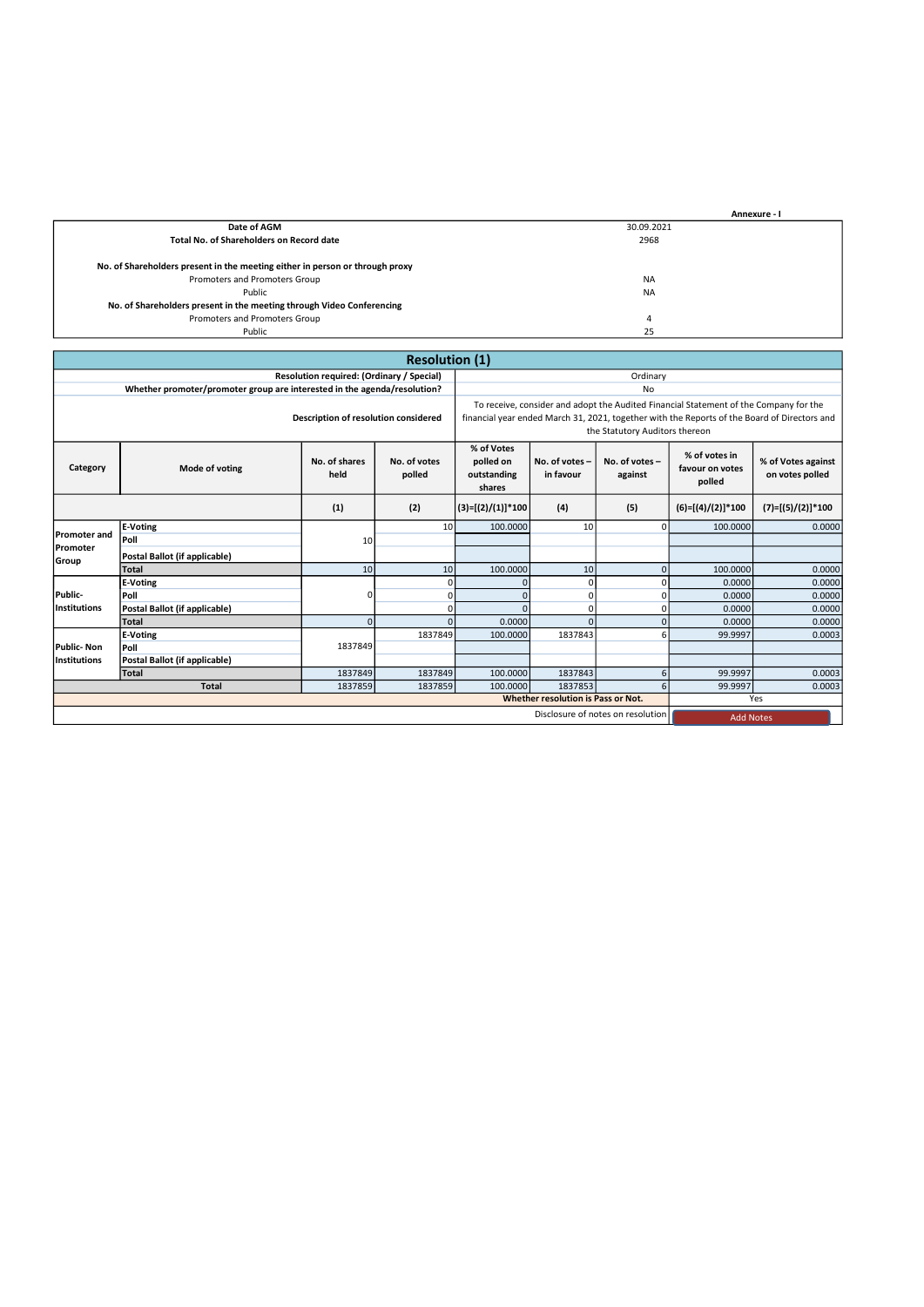| <b>Resolution (2)</b>                |                                                                          |                                           |                        |                                                  |                                   |                             |                                              |                                                                                                |
|--------------------------------------|--------------------------------------------------------------------------|-------------------------------------------|------------------------|--------------------------------------------------|-----------------------------------|-----------------------------|----------------------------------------------|------------------------------------------------------------------------------------------------|
|                                      |                                                                          | Resolution required: (Ordinary / Special) |                        |                                                  |                                   | Ordinary                    |                                              |                                                                                                |
|                                      | Whether promoter/promoter group are interested in the agenda/resolution? |                                           |                        |                                                  |                                   | No                          |                                              |                                                                                                |
| Description of resolution considered |                                                                          |                                           |                        |                                                  |                                   |                             | and being eligible himself for reappointment | To appoint a Director in place of Mr. Shantanu Sheorey (DIN: 00443703) who retires by rotation |
| Category                             | Mode of voting                                                           | No. of shares<br>held                     | No. of votes<br>polled | % of Votes<br>polled on<br>outstanding<br>shares | No. of votes -<br>in favour       | No. of votes<br>$-$ against | % of votes in<br>favour on votes<br>polled   | % of Votes against on<br>votes polled                                                          |
|                                      |                                                                          | (1)                                       | (2)                    | $(3)=[(2)/(1)]*100$                              | (4)                               | (5)                         | $(6)=[(4)/(2)]*100$                          | $(7)=[(5)/(2)]*100$                                                                            |
|                                      | E-Voting                                                                 |                                           | 10 <sup>1</sup>        | 100.0000                                         | 10                                | $\Omega$                    | 100.0000                                     | 0.0000                                                                                         |
| <b>Promoter and</b>                  | Poll                                                                     | 10                                        |                        |                                                  |                                   |                             |                                              |                                                                                                |
| <b>Promoter Group</b>                | Postal Ballot (if applicable)                                            |                                           |                        |                                                  |                                   |                             |                                              |                                                                                                |
|                                      | Total                                                                    | 10                                        | 10 <sup>1</sup>        | 100.0000                                         | 10                                | $\mathbf 0$                 | 100.0000                                     | 0.0000                                                                                         |
|                                      | <b>E-Voting</b>                                                          |                                           | $\Omega$               | 0                                                | U                                 | <sup>0</sup>                | 0.0000                                       | 0.0000                                                                                         |
| <b>Public- Institutions</b>          | Poll                                                                     | $\Omega$                                  | $\Omega$               | $\Omega$                                         | U                                 | 0                           | 0.0000                                       | 0.0000                                                                                         |
|                                      | Postal Ballot (if applicable)                                            |                                           | 0                      | $\Omega$                                         | 0                                 | 0                           | 0.0000                                       | 0.0000                                                                                         |
|                                      | Total                                                                    | $\Omega$                                  | $\Omega$               | 0.0000                                           | O.                                | $\mathbf 0$                 | 0.0000                                       | 0.0000                                                                                         |
|                                      | E-Voting                                                                 |                                           | 1837849                | 100.0000                                         | 1837843                           | 6                           | 99.9997                                      | 0.0003                                                                                         |
| Public- Non                          | Poll                                                                     | 1837849                                   |                        |                                                  |                                   |                             |                                              |                                                                                                |
| Institutions                         | Postal Ballot (if applicable)                                            |                                           |                        |                                                  |                                   |                             |                                              |                                                                                                |
|                                      | Total                                                                    | 1837849                                   | 1837849                | 100.0000                                         | 1837843                           | 6                           | 99.9997                                      | 0.0003                                                                                         |
|                                      | <b>Total</b>                                                             | 1837859                                   | 1837859                | 100.0000                                         | 1837853                           | 6                           | 99.9997                                      | 0.0003                                                                                         |
| Whether resolution is Pass or Not.   |                                                                          |                                           |                        |                                                  | Yes                               |                             |                                              |                                                                                                |
|                                      |                                                                          |                                           |                        |                                                  | Disclosure of notes on resolution |                             |                                              | <b>Add Notes</b>                                                                               |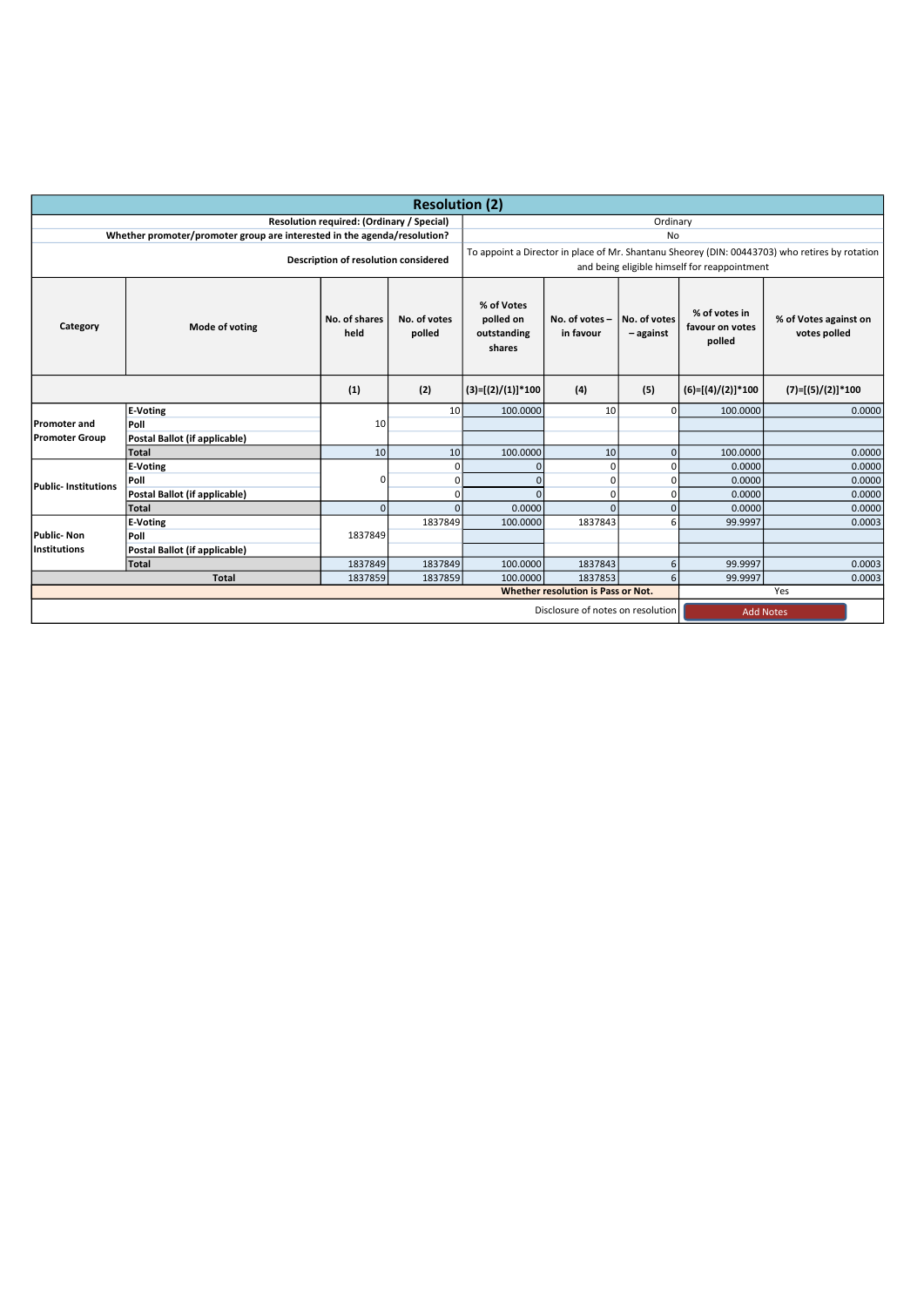

SUPRABHAT CHAKRABORTY (COMPANY SECRETARY IN PRACTICE) 1 CROOKED LANE, ROOM NO. 324 3RD FLOOR, KOLKATA - 700069 **MOBILE: 9732595866** E-mail: suprabhatcs08@gmail.com suprabhat cs08@yahoo.com

### **Consolidated Scrutinizer Report**

[Pursuant to Section 108 of the Companies Act 2013 and rule 20(4)(xii) of the Companies (Management and Administration) Rules 2014]

To The Chairman 28<sup>th</sup> Annual General Meeting of the Equity Shareholders of 52 WEEKS ENTERTAINMENT LIMITED (Formerly Known As Shantanu Sheorey Aquakult Ltd) held on Thursday, September 30, 2021 at 02.00 p.m. (IST) through Video Conferencing ("VC") /Other Audio Visual Means ("OAVM")

Consolidated Scrutinizer Report on voting by Remote E-voting and E-voting facility to the participated in the Annual General Meeting ("AGM") through Video Conferencing/ Other Audio Visual Means in respect of the resolutions (businesses) contained in the Notice dated August 26, 2021.

Dear Sir,

I. Suprabhat Chakraborty, Practicing Company Secretary, appointed as Scrutinizer for the purpose of the Voting through Remote E-voting and E-voting facility to the members participated in the AGM through Video conferencing/ Other Audio Visual means ("VC/OAVM") on the below mentioned resolution(s), at 28th Annual General Meeting of the members of the Company held on Thursday, September 30, 2021 at 02.00 p.m., Submit my report as under:

The Management of the Company is responsible to ensure compliance with the requirements of the relevant provisions of (i) The Companies Act, 2013 and the Rules made there under; and (ii) Secretarial Standard-2 on General Meetings issued by the Institute of Company secretaries of India, relating to the E-voting facility to the members participated in the AGM through VC/OAVM and Remote Evoting. My responsibilities as a Scrutinizer is restricted to give a consolidated report on the Votes cast by the members for the resolutions (Businesses) contained in the Notice dated August 26, 2021, through Remote E-Voting and through E-voting facility during AGM through VC/OAVM.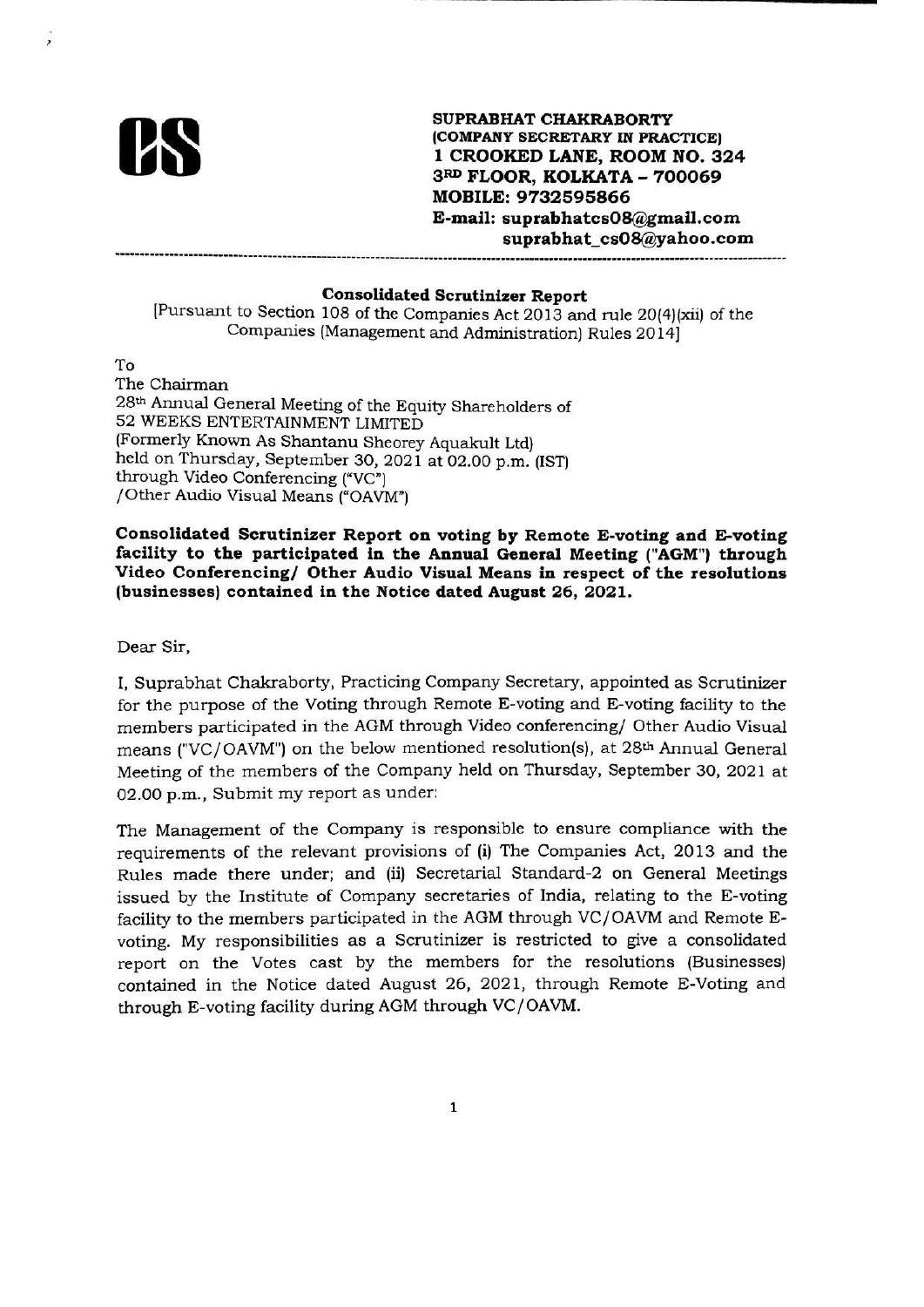- 1. The members who had not cast their votes through remote e-voting were provided facility to cast their vote electronically during the course of AGM and till 15 minutes after completion of the AGM.
- 2. The Company had appointed National Securities Depository Limited (NSDL) as the Agency for providing e-voting facility to the members participated in the AGM through VC /OAVM and who had not casted their vote earlier through remote e-voting facility.
- 3. The remote e-voting period remained open from Monday, September 27, 2021, 10.00 a.m. to Wednesday, September 29, 2021, 5.00 p.m.
- 4. The members holding shares as on the "cut off date i.e. September 23, 2021 were entitled to vote on the proposed resolutions (Items No. 1 to 2 as set out in the Notice of the 28th Annual General Meeting of the Company).
- 5. The votes were unblocked on September 30, 2021 at around 02.35 p.m. in the presence of two witnesses Mr. Partha Dasgupta and Mr. Hitrendra Pramanik who are not in the employment of the Company.
- 6. The result of the scrutiny of voting by Remote E-Voting and through E-voting during AGM through VC/OAVM, in respect of resolutions (businesses) contained in notice dated August 26, 2021 is as under:

# a) Resolution No. 1 -Ordinary Resolution

To receive, consider and adopt the Audited Financial Statement of the Company for the financial year ended March 31, 2021, together with the Reports of the Board of Directors and the Statutory Auditors thereon; and

| <b>Voting Description</b>                  | Number of<br>Members who<br>voted | Number of<br>share for<br>which vote<br>cast | % of total<br>number of<br>valid vote<br>cast |
|--------------------------------------------|-----------------------------------|----------------------------------------------|-----------------------------------------------|
| E-voting by<br>members through<br>VC/ OAVM |                                   |                                              | 0                                             |
| <b>Remote E-voting</b>                     | 52                                | 1837853                                      | 100                                           |
| Total                                      | 52                                | 1837853                                      | 100                                           |

Voted in favour of resolution:  $(i)$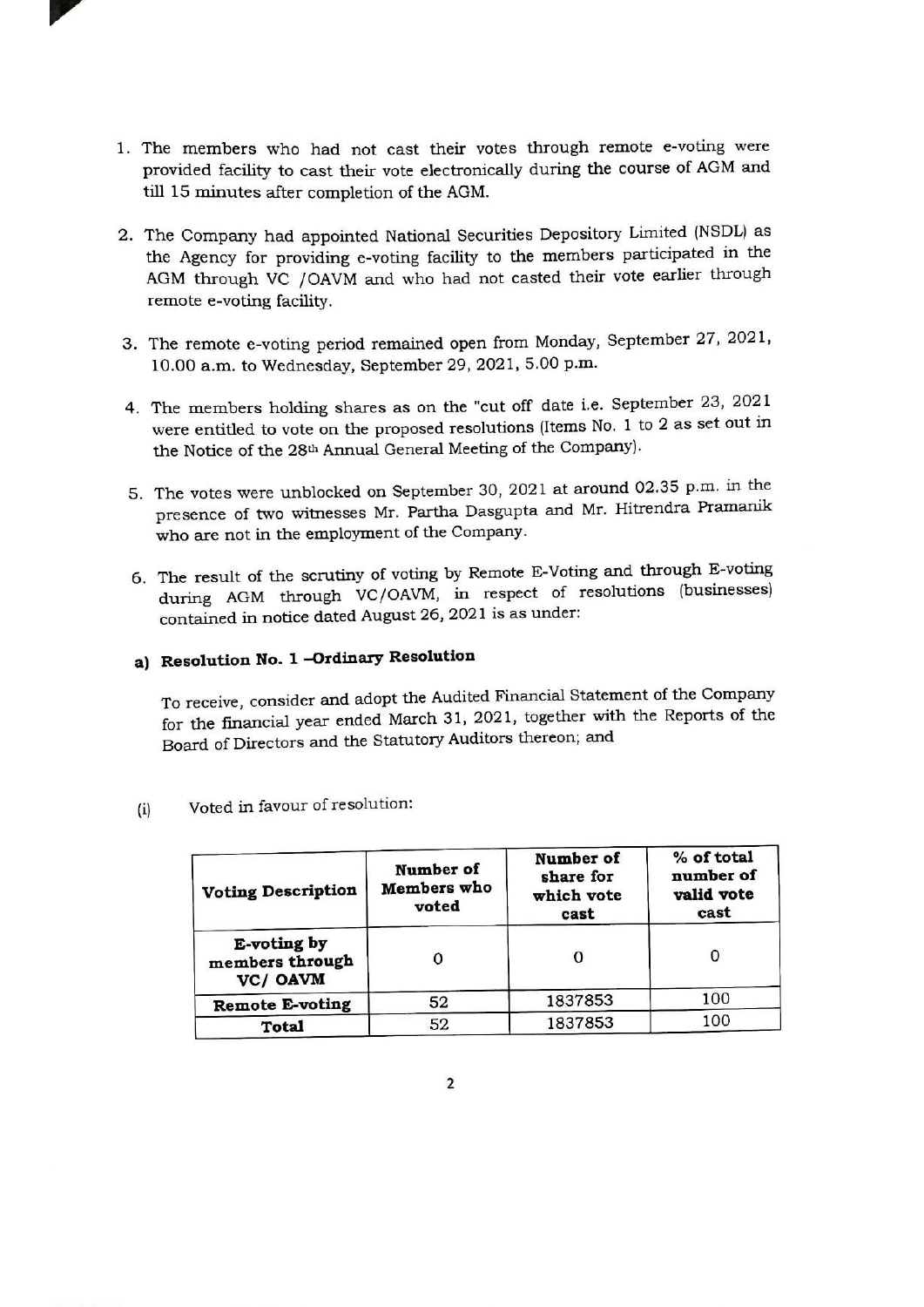### $(ii)$ Voted against the resolution :

| <b>Voting Description</b>                 | Number of<br><b>Members</b> who<br>voted | Number of<br>share for<br>which vote<br>cast | % of total<br>number of<br>valid vote<br>cast |  |
|-------------------------------------------|------------------------------------------|----------------------------------------------|-----------------------------------------------|--|
| E-voting by<br>members through<br>VC/OAVM |                                          |                                              |                                               |  |
| <b>Remote E-voting</b>                    |                                          |                                              | 100                                           |  |
| <b>Total</b>                              |                                          |                                              | 100                                           |  |

#### $(iii)$ Abstained:

| <b>Voting Description</b>                  | Number of<br><b>Members</b> who<br>voted | Number of<br>share for<br>which vote<br>cast | % of total<br>number of<br>valid vote<br>cast |
|--------------------------------------------|------------------------------------------|----------------------------------------------|-----------------------------------------------|
| E-voting by<br>members through<br>VC/ OAVM |                                          |                                              |                                               |
| <b>Remote E-voting</b>                     |                                          |                                              |                                               |
| <b>Total</b>                               |                                          |                                              |                                               |

# b) Resolution No. 2 - (Ordinary Resolution)

To appoint a Director in place of Mr. Shantanu Sheorey (DIN: 00443703) who retires by rotation and being eligible himself for reappointment

#### Voted in favour of resolution:  $(i)$

| <b>Voting Description</b>                  | Number of<br>Members who<br>voted | Number of<br>share for<br>which vote<br>cast | % of total<br>number of<br>valid vote<br>cast |
|--------------------------------------------|-----------------------------------|----------------------------------------------|-----------------------------------------------|
| E-voting by<br>members through<br>VC/ OAVM |                                   |                                              | О                                             |
| <b>Remote E-voting</b>                     | 52                                | 1837853                                      | 100                                           |
| <b>Total</b>                               | 52                                | 1837853                                      | 100                                           |